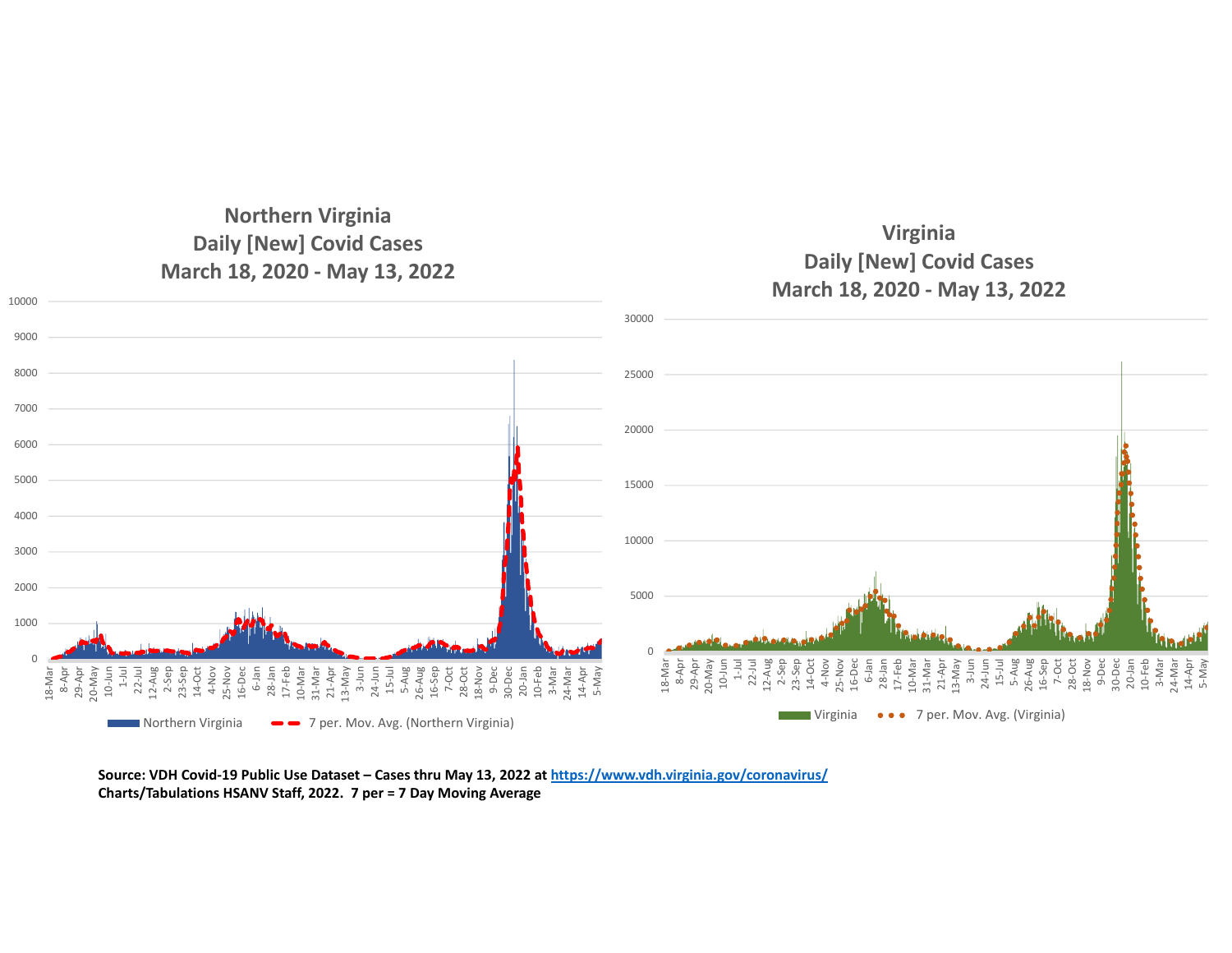

Source: VDH Covid-19 Public Use Dataset – Cases thru May 13, 2022 at <u>https://www.vdh.virginia.gov/coronavirus/</u> **Charts/Tabulations HSANV Staff, 2022. 7 per <sup>=</sup> 7 Day Moving Average**